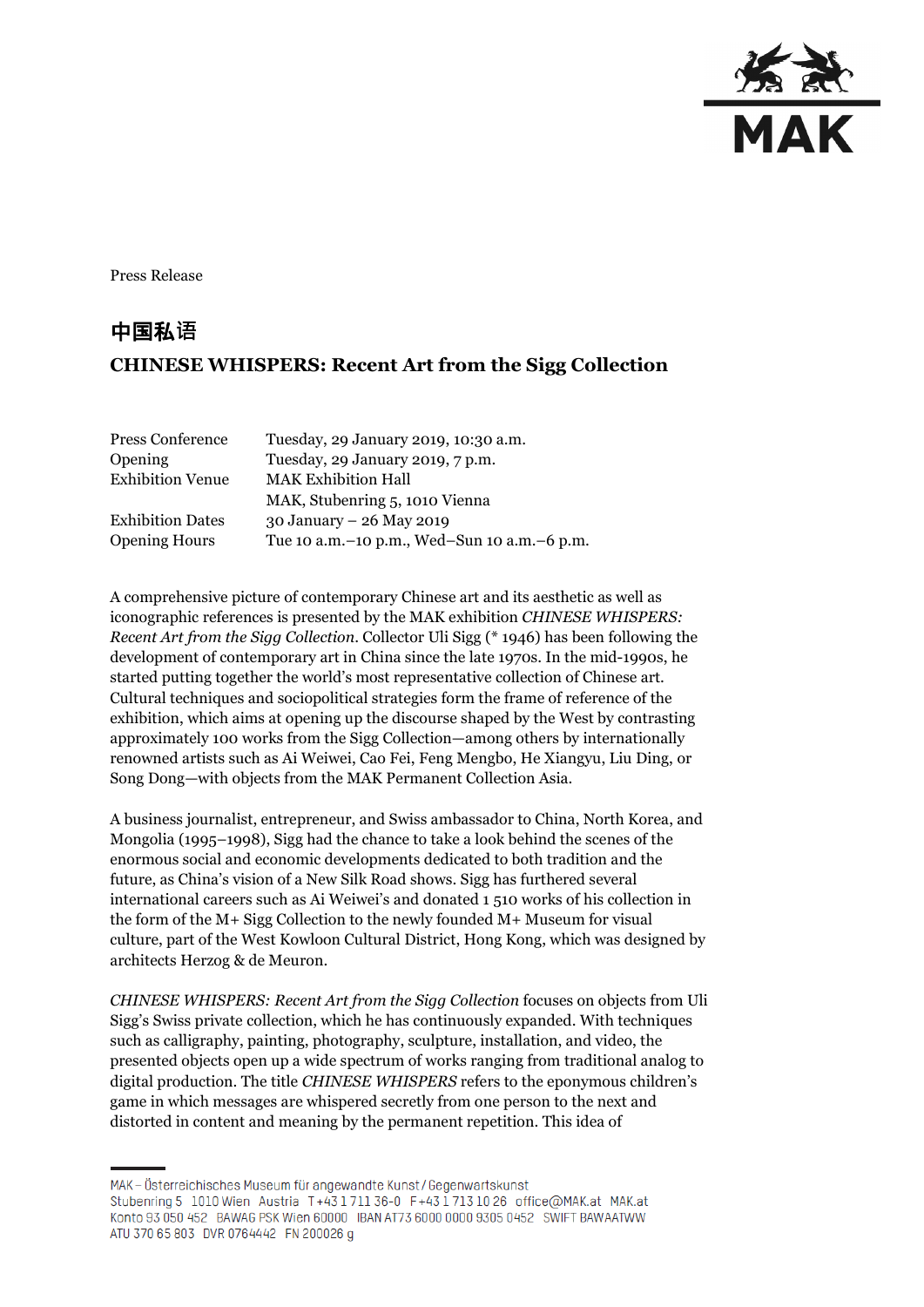

reproduction and distortion can be seen as an ironic allusion to intercultural communication. The exhibition was already shown simultaneously at the Kunstmuseum Bern and the Zentrum Paul Klee under the same name in 2016 and was adapted for the presentation at the MAK in dialogue with Sigg.

Chinese contemporary art is a phenomenon without parallel. Even after the Cultural Revolution, the effects of Socialist Realism and restrictions due to censorship remain noticeable. Nonetheless, contemporary art in China has experienced a drastic change of direction since the increasing political openness in the 1980s. In no time a new generation of Chinese artists picked up modern trends from the West. The contents can often be seen as a reaction towards the political and social situation of the time. In his painting *My Beautiful Life* (1993–1995), Wang Xingwei (\* 1969), for example, chose an image composition referring to Edvard Munch's icon-like painting *The Scream* (1893– 1910). Wang Xingwei contrasts the painter's loneliness in Munch's self-portrait with a contemplative portrait of a couple on a bridge whose gaze ebbs away in a landscape contrasted by set pieces of modern consumption and progress.

Given its hybrid capability, Chinese communism has adopted global capitalism. The [People's Republic of China](https://www.linguee.de/englisch-deutsch/uebersetzung/People%27s+Republic+of+China.html) today is regarded as the world's economic powerhouse, pursuing global political goals. China's investments in technology, science, and research imply control of the economy but also control of the people. With the slogan "Chinese Dream," by now popular as part of the political ideology, Xi Jingping (\* 1953), General Secretary of the Communist Party of China, describes the role of the individual in society and national goals. This focus is, for example, addressed by artist Miao Ying (\* 1985) in *Le Rêve Chinois* (2018), an installation of filtered wishes and images available on the internet in China. In a striking way, she illustrates the link between political marketing and the colorful advertising of luxury goods.

The controversial role of the individual in a rapidly growing society and the boundaries between artistic, social, and political space can be experienced in quite a number of works in *CHINESE WHISPERS*. At the beginning of the 1950s, the term "New Man" was introduced by the communist regime in order to establish Marxism-Leninism and Maoism in society. The revolution, aimed at creating a new aesthetics by reconfiguring tradition and culture, is highlighted by Liu Ding (\* 1976) in his collectively developed project also called *New Man* (2014). The aim was to suggest the wish to partake in a political vision to the individual.

Cultural products are not always linked to individual authorship but are often created collectively. In China, the goal is to recognize patterns and systems, the changeable constellations of things are what count. As the interface between East and West, the ambivalent perception of original, copy, interpretation, counterfeit or fake is presented for discussion in the MAK exhibition based on numerous works. Thinking, in China, is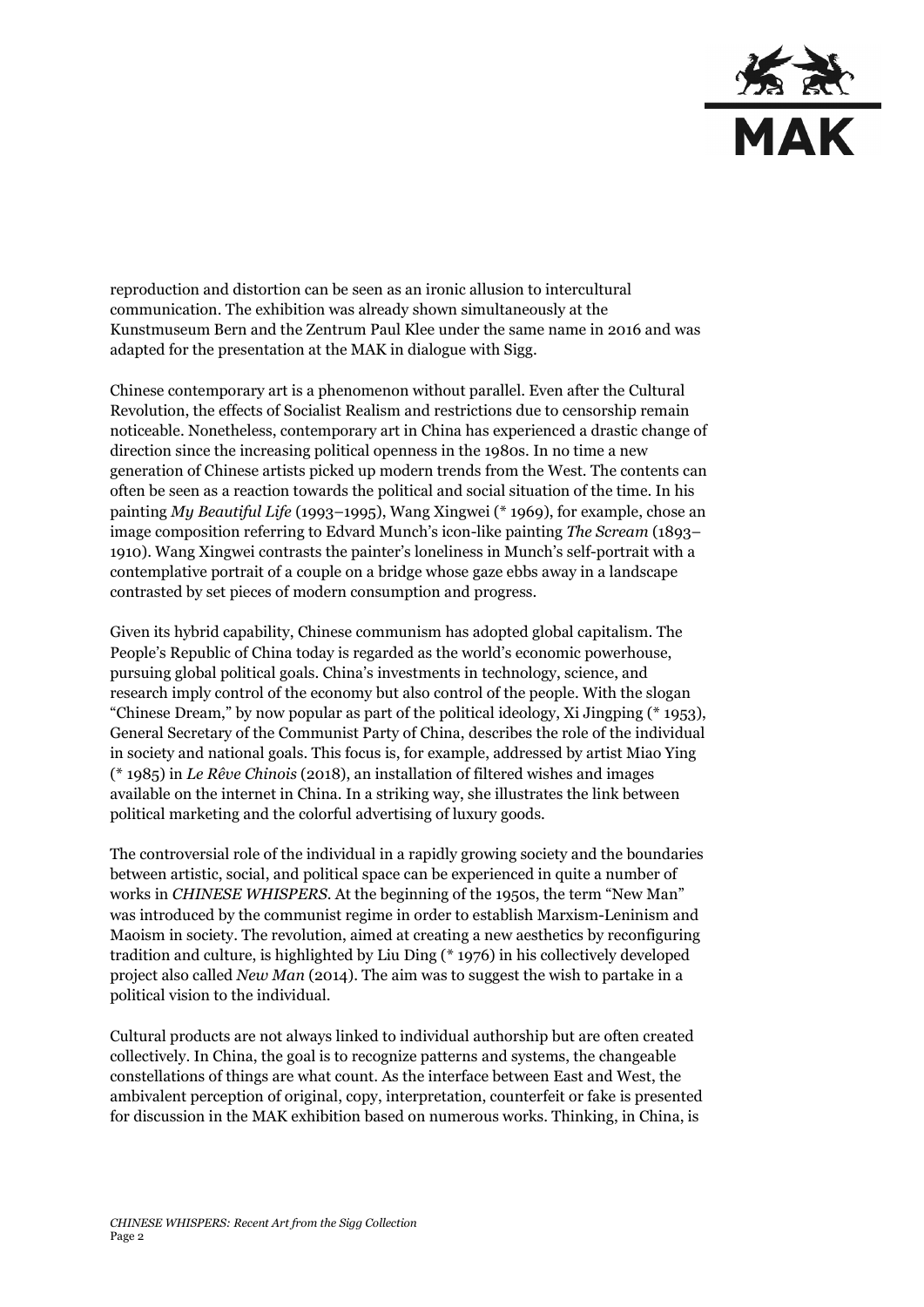

defined by the process without direct access to the historic parameters of culture. In the East Asia, preservation is practiced in the form of constant replication and abolishes the difference between original and copy. Originals are preserved through copies.

The artist Shao Fan, for example, deals with the re-appropriation of history in *King Chair* (1997) and he combines elements of a piece of furniture from the Ming dynasty with contemporary design language. Ai Weiwei (\* 1957) also examines the line between visual art and design in the reflection of history, like in his installation *Descending*  Light with A Missing Circle (2017), which was specifically commissioned by the Sigg Collection. A monumental chandelier made of red crystal beads which appears to have fallen to the floor points to the decay of modern society. In the 20th century, the color red, in China traditionally a symbol of luck in all its conflictive facets, became the color of revolution, progress, and political power through the ideology of communism.

As an example for exploring the cultural transfer between East and West, the work *The Death of Marat* (2011) by artist He Xiangyu (\* 1986) can be seen in the exhibition. It shows a scene with Ai Weiwei and refers to the painting of the same title by Jacques-Louis David (1748–1825), an icon of the French Revolution. Xiangyu developed the idea for this work when Ai Weiwei was in prison in China and simultaneously Wen Jiabao (\* 1942), Chinese Premier at the time, paid a state visit to Germany.

Mao Tongqiang's (\* 1960) collection *Archives* (2011–2013) consists of approximately 1 800 documents from the archives of the department of Internal Security of a Chinese city, dated from 1949 to 1980. The presentation of the historical records reveals the individual's social connections and his or her relationship to the state after the founding of the People's Republic of China. The records document how archives or rather the collection of data are used to control people.

In the MAK exhibition, the works from the Sigg Collection enter into a dialogue with historical objects from China from the MAK Asia Collection. Since its founding more than 150 years ago, the MAK has placed one of the focal points of the museum on Asian arts and crafts from China, Japan, and Korea. As early as around 1900, the museum was able to document the zeniths of Asian cultures. In 1907, a large part of the collection of the Trade Museum, which had been founded for economic-political reasons, went to today's MAK. Comprising more than 25 000 objects, the MAK Asia Collection is one of the most important collections of Asian art in Europe, thus providing a broad discursive platform for the presentation of the Sigg Collection.

In fascinating confrontations, the historic object turns into a vision machine for the contemporary. For example, Shen Shaomin (\* 1956) with her sculpture *Bonsai No. 19* (2015) addresses the eponymous art form cultivated in China: interfering with a plant's growth is comparable to the ritual of foot binding, a symbol of oppression leading to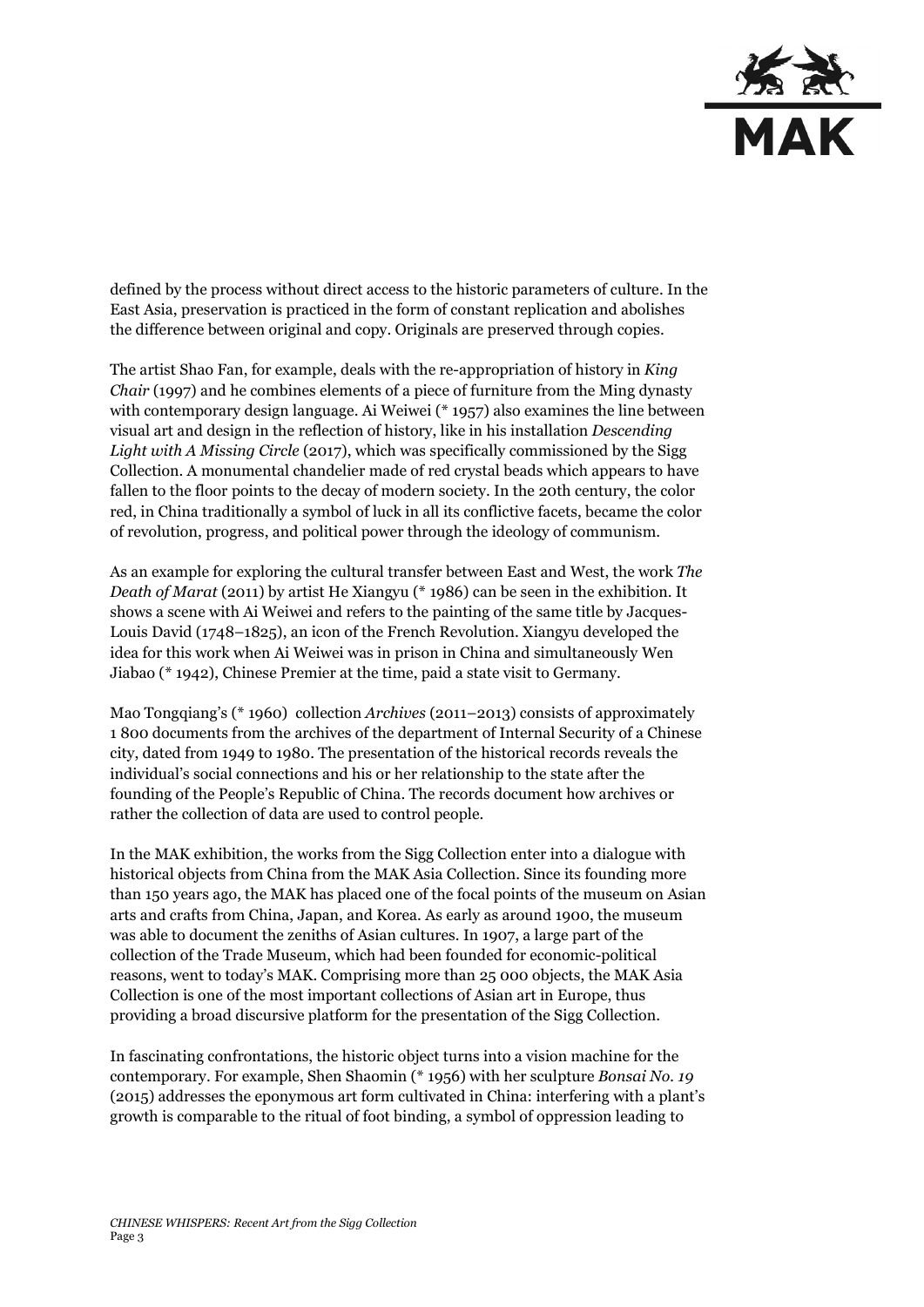

irreparable deformations in girls and women—illustrated in the exhibition by *Colorful Chinese shoes for bound feet* (19th century) from the MAK Permanent Collection.

The artists of the exhibition *CHINESE WHISPERS: Recent Art from the Sigg Collection*: 徐文恺 aaajiao (Xu Wenkai), 艾未未 Ai Weiwei, 曹斐 Cao Fei, 曹雨 Cao Yu, 陳樂珩 Chan Stacey Lok Heng, 陳苑翹 Chan Yuen Kiu, 池磊 Chi Lei, 储云 Chu Yun, 丁乙 Ding Yi, 段建宇 Duan Jianyu, 冯梦波 Feng Mengbo, 高伟刚 Gao Weigang, 顾小平 Gu Xiaoping, 何翔宇 He Xiangyu, 洪浩 Hong Hao, Christian Hidaka, 嘉 Jia, 杨俊 Jun Yang, 李傑 Lee Kit, 廖斐 Liao Fei, 刘勃麟 Liu Bolin, 刘窗 Liu Chuang, 刘鼎 Liu Ding, 刘韡 Liu Wei, 马轲 Ma Ke, 毛同强 Mao Tongqiang, 苗颖 Miao Ying, 黃漢明 Ming Wong, 倪有鱼 Ni Youyu, 白双全 Pak Sheung Chuen, 裴丽 Pei Li, 楊嘉輝 Samson Young, 邵帆 Shao Fan, 沈少民 Shen Shaomin, 沈学哲 Shen Xuezhe, 史国威 Shi Guowei, 史金淞 Shi Jinsong, 宋冬 Song Dong, 宋拓 Song Ta, 王光乐 Wang Guangle, 王晋 Wang Jin, 王雷 Wang Lei, 王卫 Wang Wei, 王兴伟 Wang Xingwei, 谢墨凛 Xie Molin, 谢南星 Xie Nanxing, 徐冰 Xu Bing, 许成 Xu Cheng, 徐震 Xu Zhen, 薛峰 Xue Feng, 叶鲜艳 Ye Xianyan, 张培力 Zhang Peili, 张晓刚 Zhang Xiaogang, 张玥 Zhang Yue, 赵半狄 Zhao Bandi, 郑国谷 Zheng Guogu, and 朱久洋 Zhu Jiuyang.

An exhibition by the MAK in dialogue with the collector Uli Sigg and in cooperation with the Kunstmuseum Bern and the Zentrum Paul Klee

Press photos are available for download at MAK.at/en/press.

Kindly supported by Dorotheum